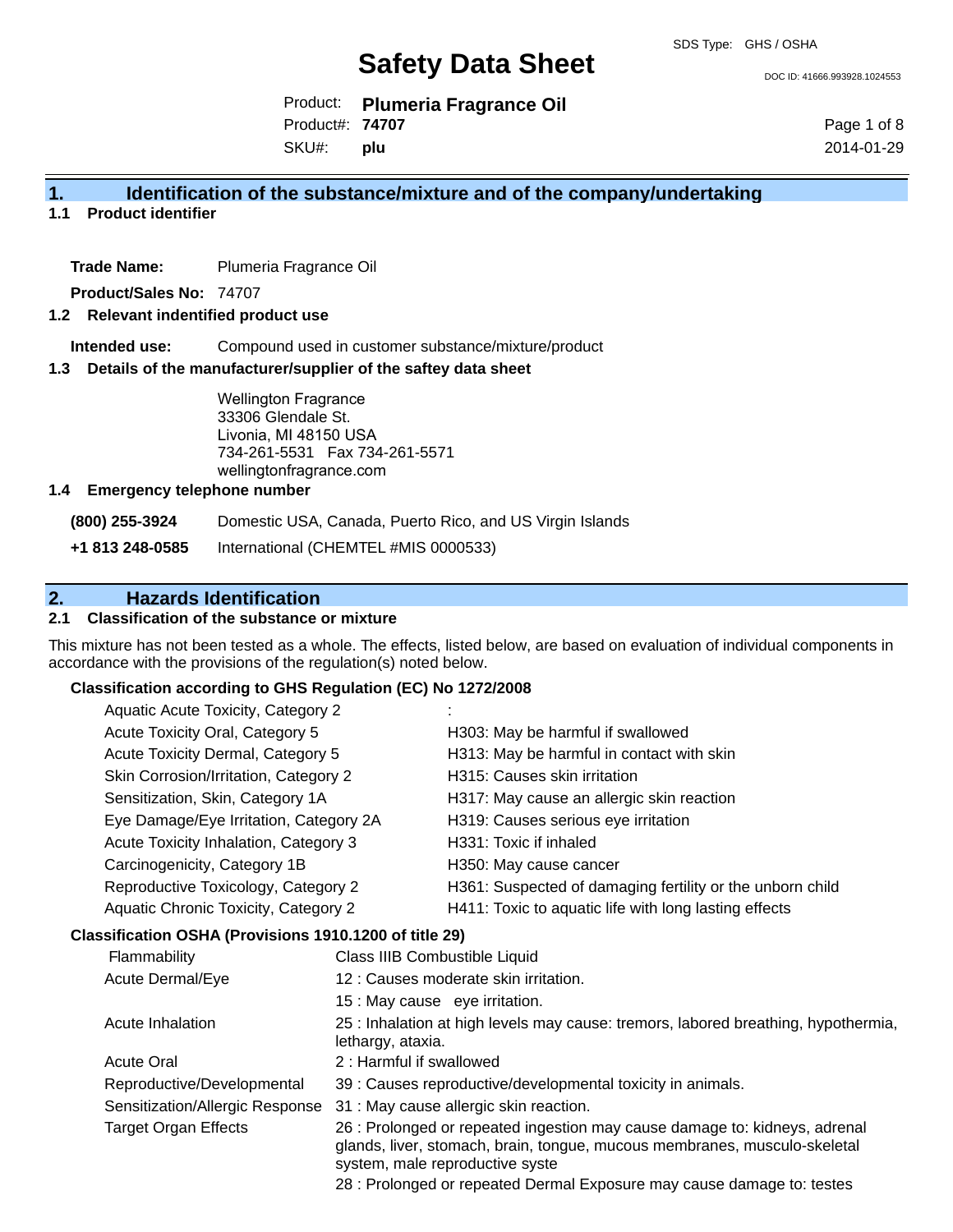DOC ID: 41666.993928.1024553

|                        | Product: Plumeria Fragrance Oil |
|------------------------|---------------------------------|
| Product#: <b>74707</b> |                                 |
| SKU#: plu              |                                 |

Page 2 of 8 2014-01-29

Carcinogenicity This mixture contains ingredients identified as carcinogens, at 0.1% or greater, by the following:None [X] ACGIH [ ] IARC [ ] NTP [ ] OSHA [ ]

#### **2.2 Label elements**

#### **Labelling (REGULATION (EC) No 1272/2008)**

**Hazard pictograms**







### **Signal Word: Danger, Warning**

#### **Hazard statments**

| H <sub>303</sub> | May be harmful if swallowed                         |
|------------------|-----------------------------------------------------|
| H313             | May be harmful in contact with skin                 |
| H315             | Causes skin irritation                              |
| H317             | May cause an allergic skin reaction                 |
| H319             | Causes serious eye irritation                       |
| H331             | Toxic if inhaled                                    |
| H <sub>350</sub> | May cause cancer                                    |
| H361             | Suspected of damaging fertility or the unborn child |
| H411             | Toxic to aquatic life with long lasting effects     |

#### **Precautionary Statements**

#### **Prevention:**

| P <sub>201</sub>     | Obtain special instructions before use                                                                                           |
|----------------------|----------------------------------------------------------------------------------------------------------------------------------|
| P <sub>202</sub>     | Do not handle until all safety precautions have been read and understood                                                         |
| P233                 | Keep container tightly closed                                                                                                    |
| P <sub>264</sub>     | Wash hands thoroughly after handling                                                                                             |
| P <sub>271</sub>     | Use only outdoors or in a well-ventilated area                                                                                   |
| P <sub>272</sub>     | Contaminated work clothing should not be allowed out of the workplace                                                            |
| P <sub>273</sub>     | Avoid release to the environment                                                                                                 |
| P281                 | Use personal protective equipment as required                                                                                    |
| <b>Response:</b>     |                                                                                                                                  |
| $P302 + P352$        | IF ON SKIN: Wash with soap and water                                                                                             |
| $P304 + P340$        | IF INHALED: Remove victim to fresh air and keep at rest in a position comfortable for<br>breathing                               |
| $P305 + P351 + P338$ | IF IN EYES: Rinse cautiously with water for several minutes Remove contact lenses if<br>present and easy to do. continue rinsing |
| $P308 + P313$        | IF exposed or concerned: Get medical advice/attention                                                                            |
| P311                 | Call a POISON CENTER or doctor/physician                                                                                         |
| P312                 | Call a POISON CENTER or doctor/physician if you feel unwell                                                                      |
| P313                 | Get medical advice/attention                                                                                                     |
| $P333 + P313$        | If skin irritation or a rash occurs: Get medical advice/attention                                                                |
| $P337 + P313$        | If eye irritation persists: Get medical advice/attention                                                                         |
| P362                 | Take off contaminated clothing and wash before reuse                                                                             |
| P363                 | Wash contaminated clothing before reuse                                                                                          |
| P391                 | <b>Collect Spillage</b>                                                                                                          |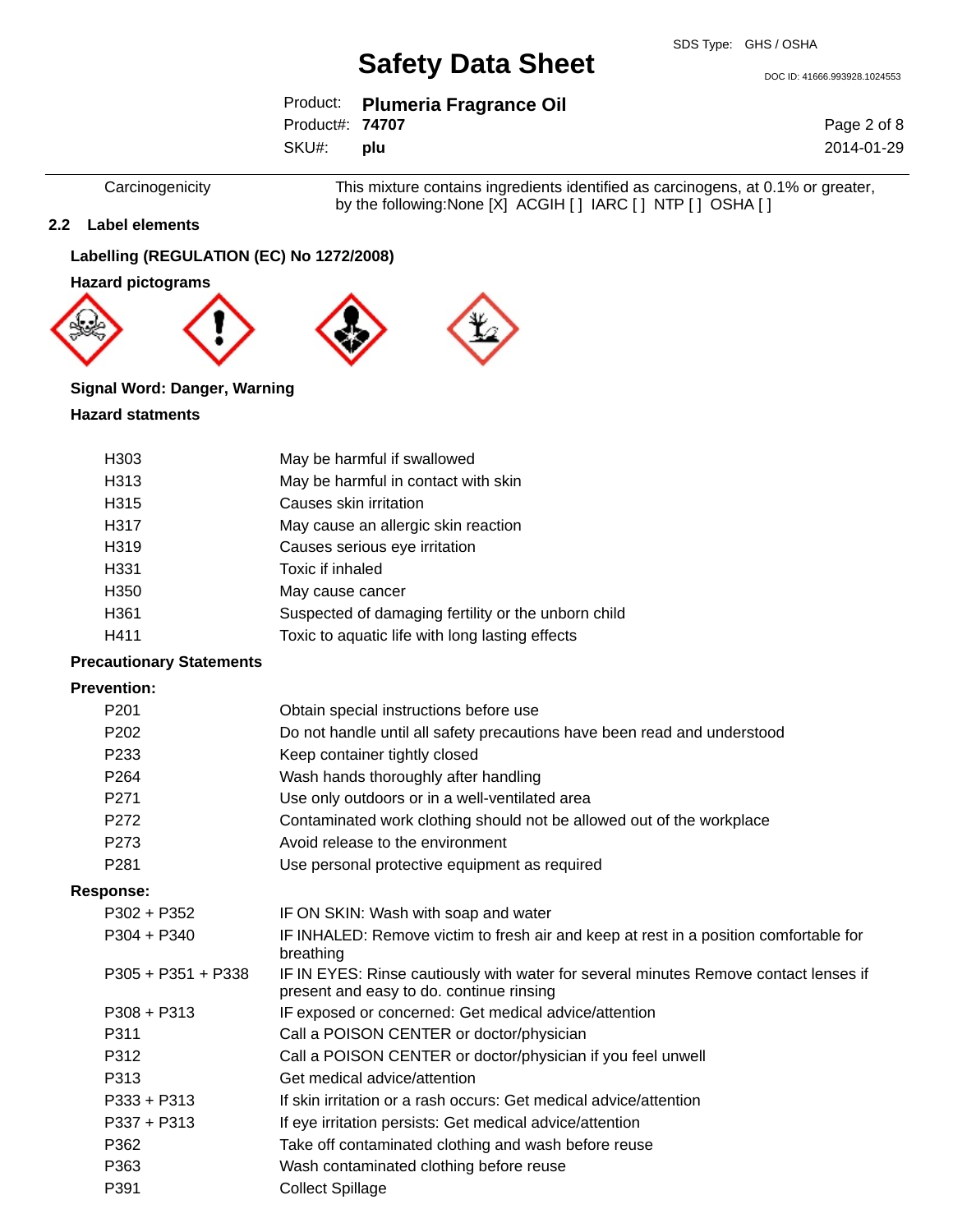DOC ID: 41666.993928.1024553

|                        | Product: Plumeria Fragrance Oil |
|------------------------|---------------------------------|
| Product#: <b>74707</b> |                                 |
| SKU#: <b>plu</b>       |                                 |

Page 3 of 8 2014-01-29

#### **2.3 Other Hazards**

**no data available**

## **3. Composition/Information on Ingredients**

#### **3.1 Mixtures**

This product is a complex mixture of ingredients, which contains among others the following substance(s), presenting a health or environmental hazard within the meaning of the UN Globally Harmonized System of Classification and Labeling of Chemicals (GHS):

| CAS#<br>Ingredient             | EC#                                 | Conc.<br>Range | <b>GHS Classification</b>    | <b>OSHA Classification</b> |
|--------------------------------|-------------------------------------|----------------|------------------------------|----------------------------|
| 84-66-2                        | 201-550-6                           | 30 - 40 %      | H316                         |                            |
| Diethyl phthalate              |                                     |                |                              |                            |
| 78-69-3                        | 201-133-9                           | 10 - 20 %      | H227; H315; H319             | 11, 15                     |
| Tetrahydrolinalool             |                                     |                |                              |                            |
| 6259-76-3                      | 228-408-6                           | $5 - 10%$      | H315; H317; H319; H410       | 11, 15                     |
| Hexyl salicylate               |                                     |                |                              |                            |
| $140 - 11 - 4$                 | 205-399-7                           | $5 - 10%$      | H227; H303; H316             | 15, 25, 26, 31, 39         |
| Benzyl acetate                 |                                     |                |                              |                            |
| 101-86-0                       | 202-983-3                           | $5 - 10%$      | H303; H316; H317; H411       | 11, 15                     |
| Hexyl cinnamal                 |                                     |                |                              |                            |
| 104-67-6                       | 203-225-4                           | $2 - 5%$       | H316; H412                   | 11                         |
|                                | gamma-Undecalactone                 |                |                              |                            |
| 118-58-1                       | 204-262-9                           | $2 - 5%$       | H303; H317; H320; H412       | 31                         |
| <b>Benzyl Salicylate</b>       |                                     |                |                              |                            |
| 54830-99-8                     | 259-367-2                           | $2 - 5%$       | H303; H316; H412             |                            |
|                                | Acetoxydihydrodicyclopentadiene     |                |                              |                            |
| 18871-14-2                     | 242-640-5                           | $2 - 5%$       | H316; H412                   |                            |
|                                | 4-Acetoxy-3-pentyltetrahydropyran   |                |                              |                            |
| 122-40-7                       | 204-541-5                           | $2 - 5%$       | H303; H316; H317; H411       | 11, 15                     |
| Amyl Cinnamal                  |                                     |                |                              |                            |
| 18479-58-8                     | 242-362-4                           | $2 - 5%$       | H227; H303; H316; H319       | 11, 15                     |
|                                | 2,6-dimethyloct-7-en-2-ol           |                |                              |                            |
| $88 - 41 - 5$                  | 201-828-7                           | $2 - 5%$       | H227; H303; H316; H411       | 12, 2                      |
|                                | 2-t-Butylcyclohexyl acetate         |                |                              |                            |
| 80-54-6                        | 201-289-8                           | $2 - 5%$       | H302; H315; H361; H411       | 11, 15, 26, 28, 3, 31, 39  |
|                                | <b>Butylphenyl Methylpropional</b>  |                |                              |                            |
| 106-22-9                       | 203-375-0                           | $2 - 5%$       | H303; H313; H315; H317; H319 | 11, 15                     |
| <b>Citronellol</b>             |                                     |                |                              |                            |
| 10339-55-6                     | 233-732-6                           | $1 - 2%$       | H227; H315; H319             | 11, 15                     |
| 3,7-Dimethyl-1,6-nonadien-3-ol |                                     |                |                              |                            |
| $60 - 12 - 8$                  | 200-456-2                           | $1 - 2%$       | H302; H313; H316; H319       | 11, 15, 3                  |
| phenethyl alcohol              |                                     |                |                              |                            |
| 68912-13-0                     | 272-805-7                           | $1 - 2%$       | H316; H411                   | 11, 15                     |
|                                | Hexahydro-methanoindenyl Propionate |                |                              |                            |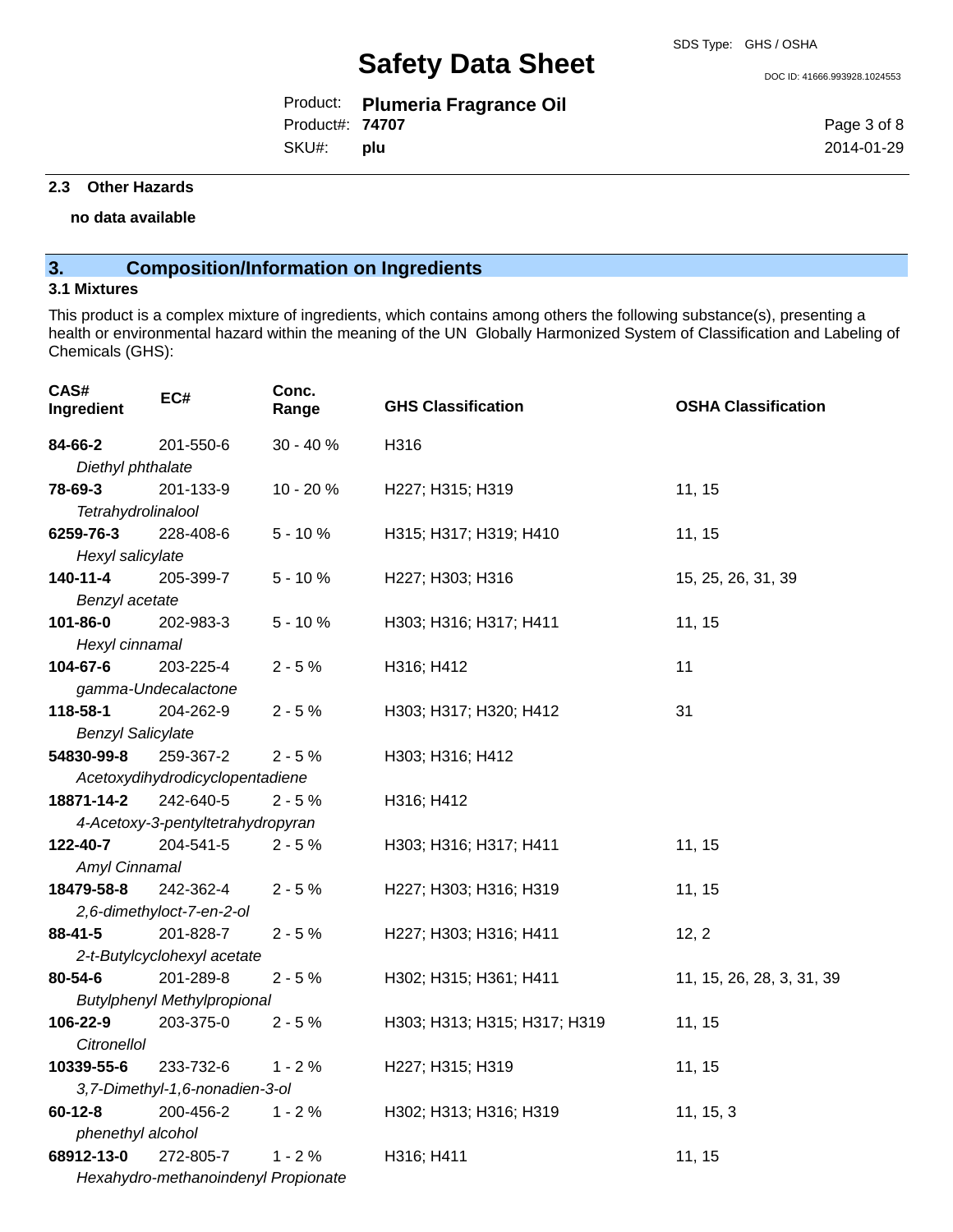DOC ID: 41666.993928.1024553

|                        | Product: Plumeria Fragrance Oil |
|------------------------|---------------------------------|
| Product#: <b>74707</b> |                                 |
| SKU#: plu              |                                 |

Page 4 of 8 2014-01-29

| CAS#<br>Ingredient                                                          | EC#                  | Conc.<br>Range                                        | <b>GHS Classification</b>           | <b>OSHA Classification</b> |  |
|-----------------------------------------------------------------------------|----------------------|-------------------------------------------------------|-------------------------------------|----------------------------|--|
| $93 - 92 - 5$                                                               | 202-288-5            | $1 - 2\%$                                             | H <sub>22</sub> 7                   |                            |  |
|                                                                             | methylbenzyl acetate |                                                       |                                     |                            |  |
| 706-14-9                                                                    | 211-892-8            | $1 - 2\%$                                             | H316                                |                            |  |
|                                                                             | gamma-Decalactone    |                                                       |                                     |                            |  |
| 8015-91-6                                                                   | 283-479-0            | $0.1 - 1.0 \%$                                        | H227; H303; H313; H316; H319; H341; | 11. 15. 31                 |  |
|                                                                             |                      | Cinnamomum Zeylanicum (Cinnamon Leaf Off), 58xt. H412 |                                     |                            |  |
| 57378-68-4                                                                  | 260-709-8            | $0.1 - 1.0 \%$                                        | H302; H315; H317; H410              | 11, 15, 31                 |  |
| delta-1-(2,6,6-Trimethyl-3-cyclohexen-1-yl)-2-buten-1-one (delta-Damascone) |                      |                                                       |                                     |                            |  |
| See Section 16 for full text of GHS classification codes                    |                      |                                                       |                                     |                            |  |

Total Hydrocarbon Content (%  $w/w$ ) = 0.05

| 4.                                                        | <b>First Aid Measures</b>                                                  |                                                                                                               |  |
|-----------------------------------------------------------|----------------------------------------------------------------------------|---------------------------------------------------------------------------------------------------------------|--|
| 4.1                                                       | <b>Description of first aid measures</b>                                   |                                                                                                               |  |
| Inhalation:                                               |                                                                            | Remove from exposure site to fresh air and keep at rest.<br>Obtain medical advice.                            |  |
|                                                           | <b>Eye Exposure:</b>                                                       | Flush immediately with water for at least 15 minutes.<br>Contact physician if symptoms persist.               |  |
|                                                           | <b>Skin Exposure:</b>                                                      | Remove contaminated clothes. Wash thoroughly with water (and soap).<br>Contact physician if symptoms persist. |  |
|                                                           | Ingestion:                                                                 | Rinse mouth with water and obtain medical advice.                                                             |  |
| 4.2                                                       | Most important symptoms and effects, both acute and delayed                |                                                                                                               |  |
|                                                           | Symptoms:                                                                  | no data available                                                                                             |  |
|                                                           | <b>Risks:</b><br>Refer to Section 2.2 "Hazard Statements"                  |                                                                                                               |  |
| 4.3                                                       | Indication of any immediate medical attention and special treatment needed |                                                                                                               |  |
|                                                           | <b>Treatment:</b>                                                          | Refer to Section 2.2 "Response"                                                                               |  |
| 5.                                                        | <b>Fire-Fighting measures</b>                                              |                                                                                                               |  |
| 5.1                                                       | <b>Extinguishing media</b>                                                 |                                                                                                               |  |
|                                                           | Suitable:                                                                  | Carbon dioxide (CO2), Dry chemical, Foam                                                                      |  |
|                                                           | Unsuitable<br>Do not use a direct water jet on burning material            |                                                                                                               |  |
| 5.2 Special hazards arising from the substance or mixture |                                                                            |                                                                                                               |  |
| 5.3                                                       | During fire fighting:<br><b>Advice for firefighters</b>                    | Water may be ineffective                                                                                      |  |
|                                                           | <b>Further information:</b>                                                | Standard procedure for chemical fires                                                                         |  |

#### **6. Accidental Release Measures**

### **6.1 Personal precautions, protective equipment and emergency procedures**

Avoid inhalation and contact with skin and eyes. A self-contained breathing apparatus is recommended in case of a major spill.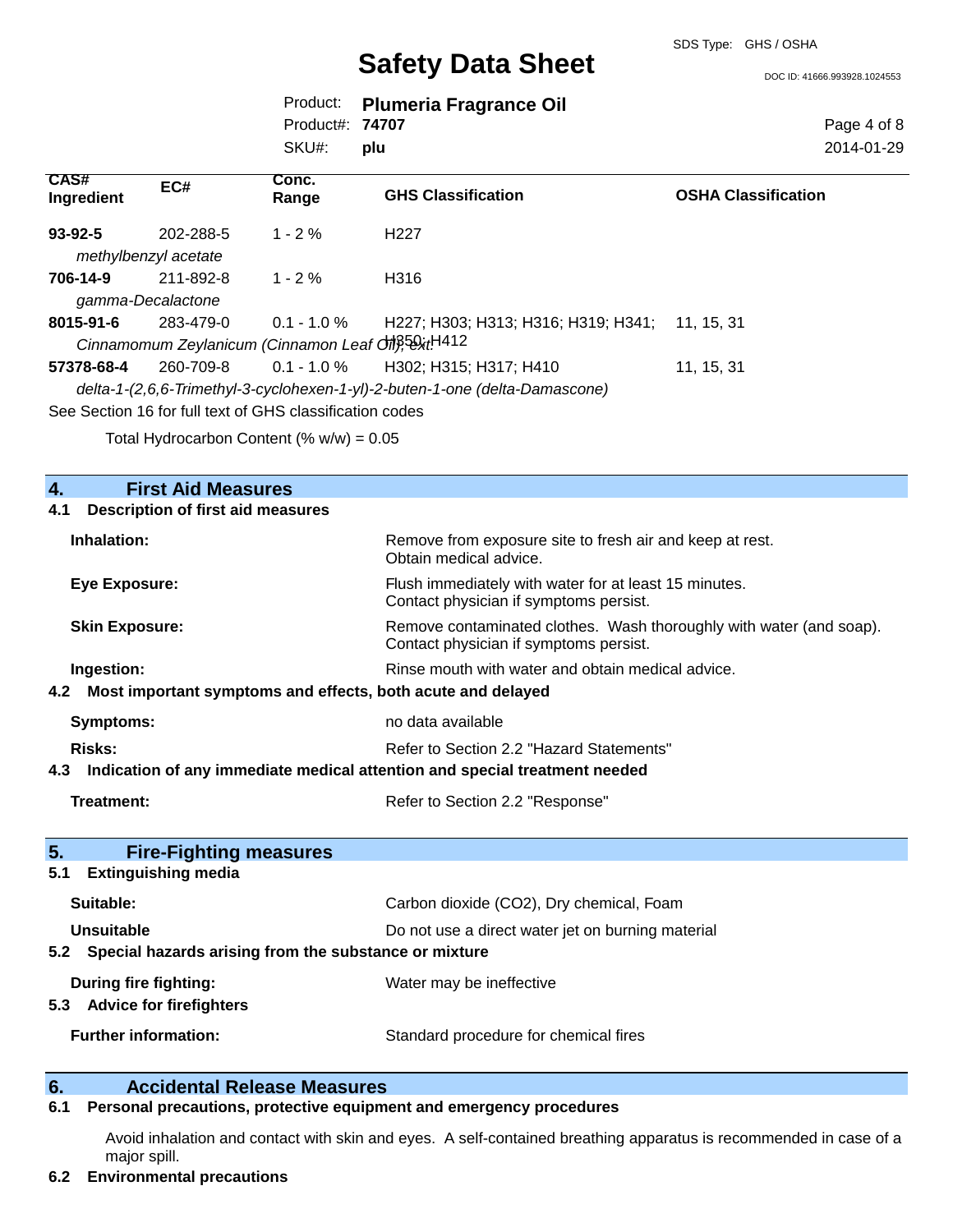DOC ID: 41666.993928.1024553

|                        | Product: Plumeria Fragrance Oil |
|------------------------|---------------------------------|
| Product#: <b>74707</b> |                                 |
| SKU#: plu              |                                 |

Page 5 of 8 2014-01-29

Keep away from drains, soil, and surface and groundwater.

#### **6.3 Methods and materials for containment and cleaning up**

Clean up spillage promptly. Remove ignition sources. Provide adequate ventilation. Avoid excessive inhalation of vapors. Gross spillages should be contained by use of sand or inert powder and disposed of according to the local regulations.

#### **6.4 Reference to other sections**

Not Applicable

# **7.** Handling and Storage<br>**7.1** Precautions for safe handling

#### **7.1 Precautions for safe handling**

Apply according to good manufacturing and industrial hygiene practices with proper ventilation. Do not drink, eat or smoke while handling. Respect good personal hygiene.

#### **7.2 Conditions for safe storage, including any incompatibilities**

Store in a cool, dry and ventilated area away from heat sources and protected from light in tightly closed original container. Avoid plastic and uncoated metal container. Keep air contact to a minimum.

#### **7.3 Specific end uses**

No information available

#### **8. Exposure Controls/Personal Protection**

#### **8.1 Control parameters**

#### **Exposure Limits:**

| <b>Component</b> |                   | <b>ACGIH</b> | <b>ACGIH</b> | OSHA | OSHA<br>TWA ppm STEL ppm TWA ppm STEL ppm |
|------------------|-------------------|--------------|--------------|------|-------------------------------------------|
| 84-66-2          | Diethyl phthalate |              |              |      |                                           |
| 140-11-4         | Benzyl acetate    | 10           |              |      |                                           |
|                  |                   |              |              |      |                                           |

**Engineering Controls:** Use local exhaust as needed.

#### **8.2 Exposure controls - Personal protective equipment**

| Eye protection:                | Tightly sealed goggles, face shield, or safety glasses with brow guards and side shields, etc.<br>as may be appropriate for the exposure |
|--------------------------------|------------------------------------------------------------------------------------------------------------------------------------------|
| <b>Respiratory protection:</b> | Avoid excessive inhalation of concentrated vapors. Apply local ventilation where appropriate.                                            |
| <b>Skin protection:</b>        | Avoid Skin contact. Use chemically resistant gloves as needed.                                                                           |

#### **9. Physical and Chemical Properties**

#### **9.1 Information on basic physical and chemical properties**

| Appearance:            | Conforms to Standard            |
|------------------------|---------------------------------|
| Odor:                  | Conforms to Standard            |
| Color:                 | <b>Colorless to Pale Yellow</b> |
| Viscosity:             | Liquid                          |
| <b>Freezing Point:</b> | Not determined                  |
| <b>Boiling Point:</b>  | Not determined                  |
| <b>Melting Point:</b>  | Not determined                  |
| <b>Flashpoint:</b>     | >200 F (93.33 C)                |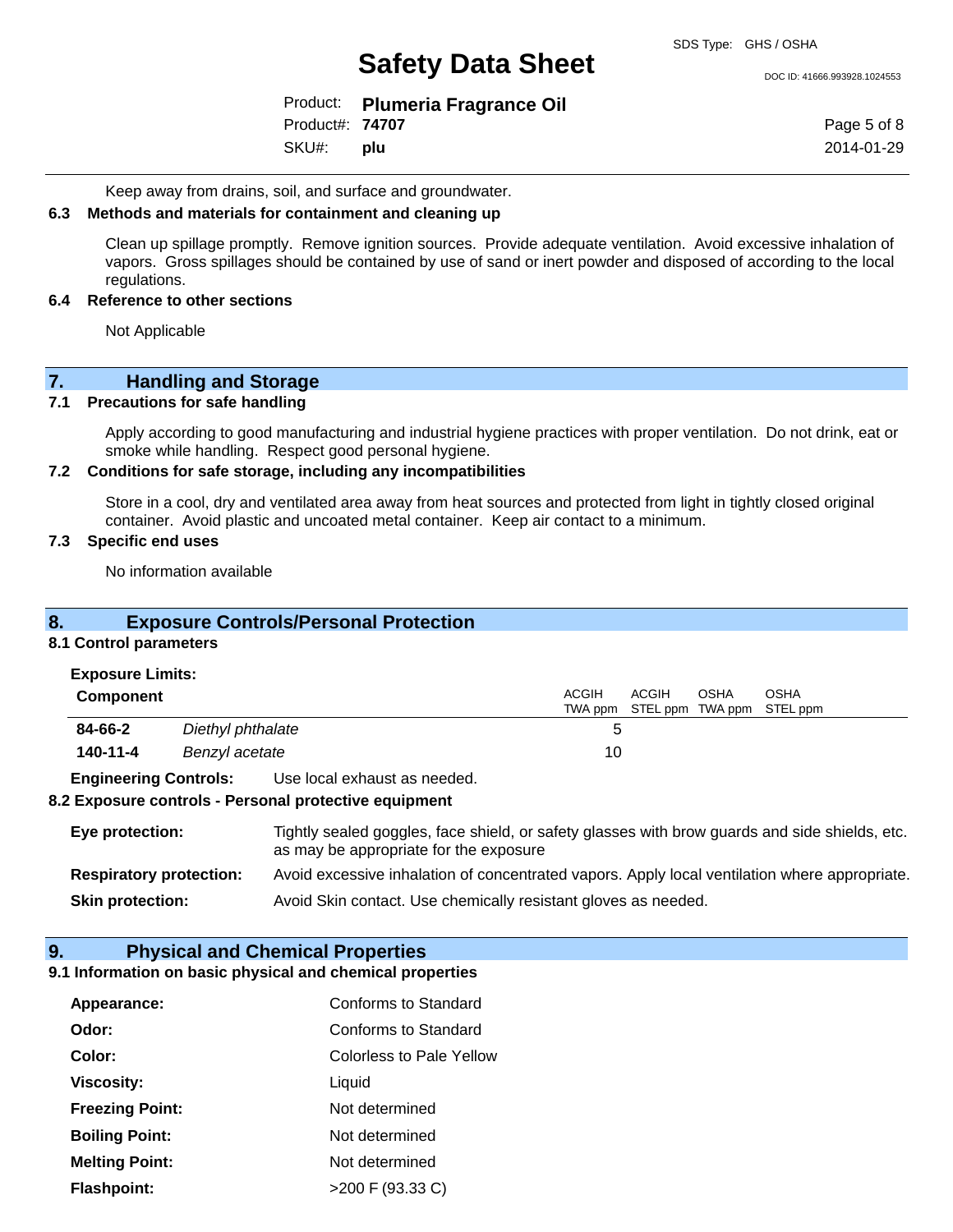DOC ID: 41666.993928.1024553

|                        | Product: Plumeria Fragrance Oil |
|------------------------|---------------------------------|
| Product#: <b>74707</b> |                                 |
| SKU#: plu              |                                 |

Page 6 of 8 2014-01-29

| <b>Auto flammability:</b>    | Not determined |
|------------------------------|----------------|
| <b>Explosive Properties:</b> | None Expected  |
| <b>Oxidizing properties:</b> | None Expected  |
| Vapor Pressure (mmHg@20 C):  | 0.0288         |
| %VOC:                        | 6.7            |
| Specific Gravity @ 25 C:     | 1.0045         |
| Density @ 25 C:              | 1.0015         |
| Refractive Index @ 25 C:     | 1.4895         |
| Soluble in:                  | ∩il            |

## **10. Stability and Reactivity**

| 10.1 Reactivity                         | <b>None</b>                                        |
|-----------------------------------------|----------------------------------------------------|
| <b>10.2 Chemical stability</b>          | Stable                                             |
| 10.3 Possibility of hazardous reactions | None known                                         |
| <b>10.4 Conditions to avoid</b>         | None known                                         |
| 10.5 Incompatible materials             | Strong oxidizing agents, strong acids, and alkalis |
| 10.6 Hazardous decomposition products   | None known                                         |

#### **11. Toxicological Information**

**11.1 Toxicological Effects**

| <b>Acute toxicity - Oral</b>                       | (LD50: 4,201.68) May be harmful if swallowed             |
|----------------------------------------------------|----------------------------------------------------------|
| <b>Acute toxicity - Dermal</b>                     | (LD50: 3,735.56) May be harmful in contact with skin     |
| <b>Acute toxicity - Inhalation</b>                 | (LC50: 9.80) Toxic if inhaled                            |
| <b>Skin corrosion / irritation</b>                 | Causes skin irritation                                   |
| Serious eye damage / irritation                    | Causes serious eye irritation                            |
| <b>Respiratory sensitization</b>                   | Not classified - the classification criteria are not met |
| <b>Skin sensitization</b>                          | May cause an allergic skin reaction                      |
| <b>Germ cell mutagenicity</b>                      | Not classified - the classification criteria are not met |
| Carcinogenicity                                    | May cause cancer                                         |
| <b>Reproductive toxicity</b>                       | Suspected of damaging fertility or the unborn child      |
| Specific target organ toxicity - single exposure   | Not classified - the classification criteria are not met |
| Specific target organ toxicity - repeated exposure | Not classified - the classification criteria are not met |
| <b>Aspiration hazard</b>                           | Not classified - the classification criteria are not met |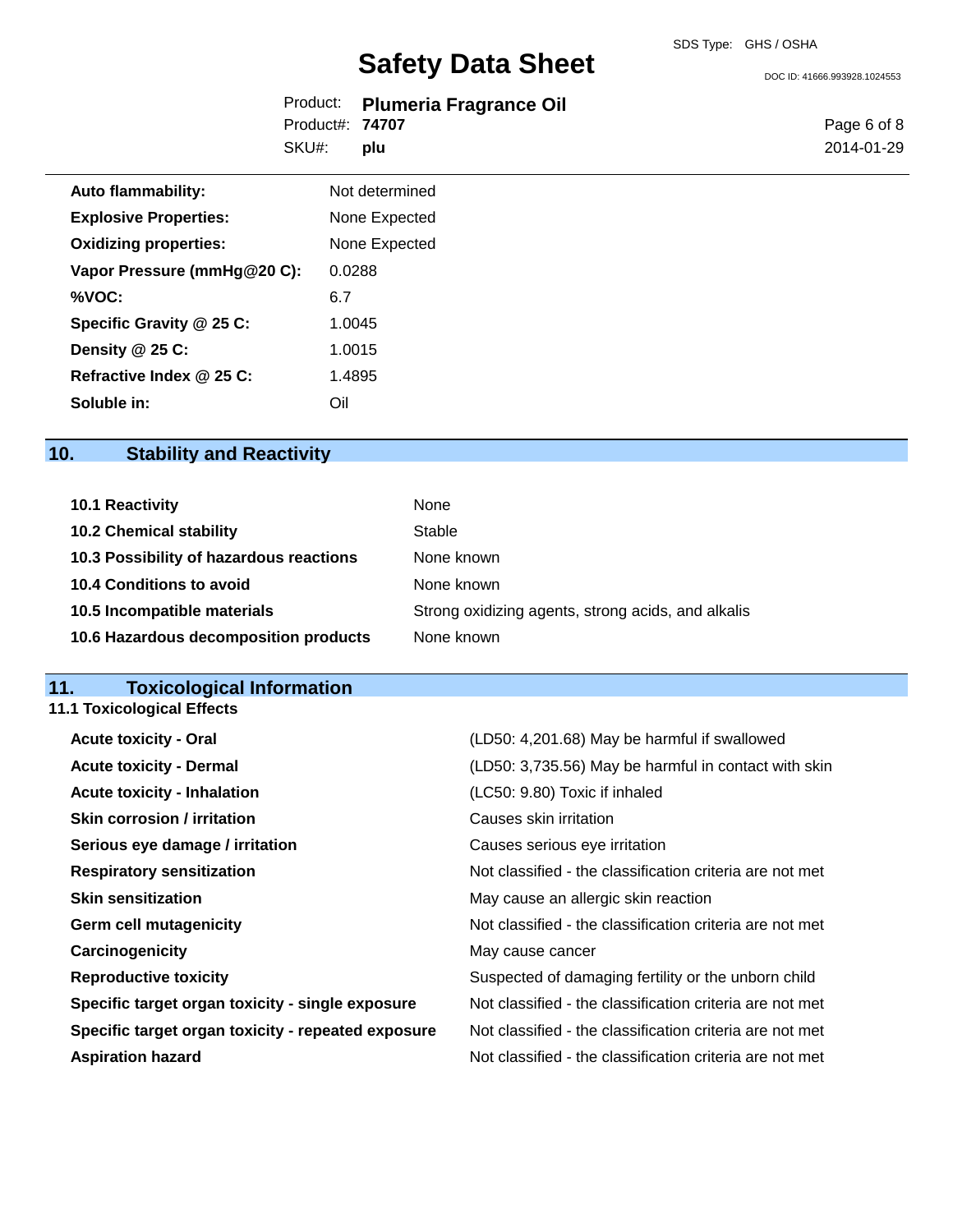DOC ID: 41666.993928.1024553

|                        | Product: Plumeria Fragrance Oil |
|------------------------|---------------------------------|
| Product#: <b>74707</b> |                                 |
|                        |                                 |

SKU#: **plu** Page 7 of 8 2014-01-29

| 12.                                | <b>Ecological Information</b>      |                                                 |  |
|------------------------------------|------------------------------------|-------------------------------------------------|--|
| <b>12.1 Toxicity</b>               |                                    |                                                 |  |
| <b>Acute acquatic toxicity</b>     |                                    |                                                 |  |
| <b>Chronic acquatic toxicity</b>   |                                    | Toxic to aquatic life with long lasting effects |  |
| <b>Toxicity Data on soil</b>       |                                    | no data available                               |  |
| <b>Toxicity on other organisms</b> |                                    | no data available                               |  |
|                                    | 12.2 Persistence and degradability | no data available                               |  |
| 12.3 Bioaccumulative potential     |                                    | no data available                               |  |
| 12.4 Mobility in soil              |                                    | no data available                               |  |
| 12.5 Other adverse effects         |                                    | no data available                               |  |

#### **13. Disposal Conditions**

#### **13.1 Waste treatment methods**

Do not allow product to reach sewage systems. Dispose of in accordance with all local and national regulations. Send to a licensed waste management company.The product should not be allowed to enter drains, water courses or the soil. Do not contaminate ponds, waterways or ditches with chemical or used container.

## **14. Transport Information**

| <b>Regulator</b><br>U.S. DOT (Non-Bulk)<br>Chemicals NOI                |            | <b>Class</b> | <b>Pack Group</b><br>Not Regulated - Not Dangerous Goods | <b>Sub Risk</b> | UN-nr.        |
|-------------------------------------------------------------------------|------------|--------------|----------------------------------------------------------|-----------------|---------------|
| <b>ADR/RID (International Road/Rail)</b>                                |            |              |                                                          |                 |               |
| <b>Environmentally Hazardous</b><br>Liquid, n.o.s.                      | Substance, | 9            | Ш                                                        |                 | <b>UN3082</b> |
| <b>IATA (Air Cargo)</b>                                                 |            |              |                                                          |                 |               |
| <b>Environmentally Hazardous</b><br>Liquid, n.o.s.<br><b>IMDG (Sea)</b> | Substance. | 9            | Ш                                                        |                 | <b>UN3082</b> |
| <b>Environmentally Hazardous</b><br>Liquid, n.o.s.                      | Substance. | 9            | Ш                                                        |                 | <b>UN3082</b> |

| 15.                                        |                                  | <b>Regulatory Information</b>            |               |                                                              |  |
|--------------------------------------------|----------------------------------|------------------------------------------|---------------|--------------------------------------------------------------|--|
|                                            | <b>U.S. Federal Regulations:</b> |                                          |               |                                                              |  |
| <b>TSCA (Toxic Substance Control Act):</b> |                                  |                                          |               | All components of the substance/mixture are listed or exempt |  |
| 40 CFR(EPCRA, SARA, CERCLA and CAA)        |                                  |                                          |               | This product contains the following components:              |  |
|                                            | 84-66-2                          | $201 - 550 - 6$ 30 - 40 %                |               | Diethyl phthalate                                            |  |
| <b>U.S. State Regulations:</b>             |                                  |                                          |               |                                                              |  |
|                                            |                                  | <b>California Proposition 65 Warning</b> |               | This product contains the following components:              |  |
|                                            | 94-59-7                          | $202 - 345 - 4 \leq 24$ ppm              |               | Safrole (NFS)                                                |  |
|                                            | $93 - 15 - 2$                    | 202-223-0                                | $\leq$ 10 ppm | Methyl eugenol (NFS)                                         |  |